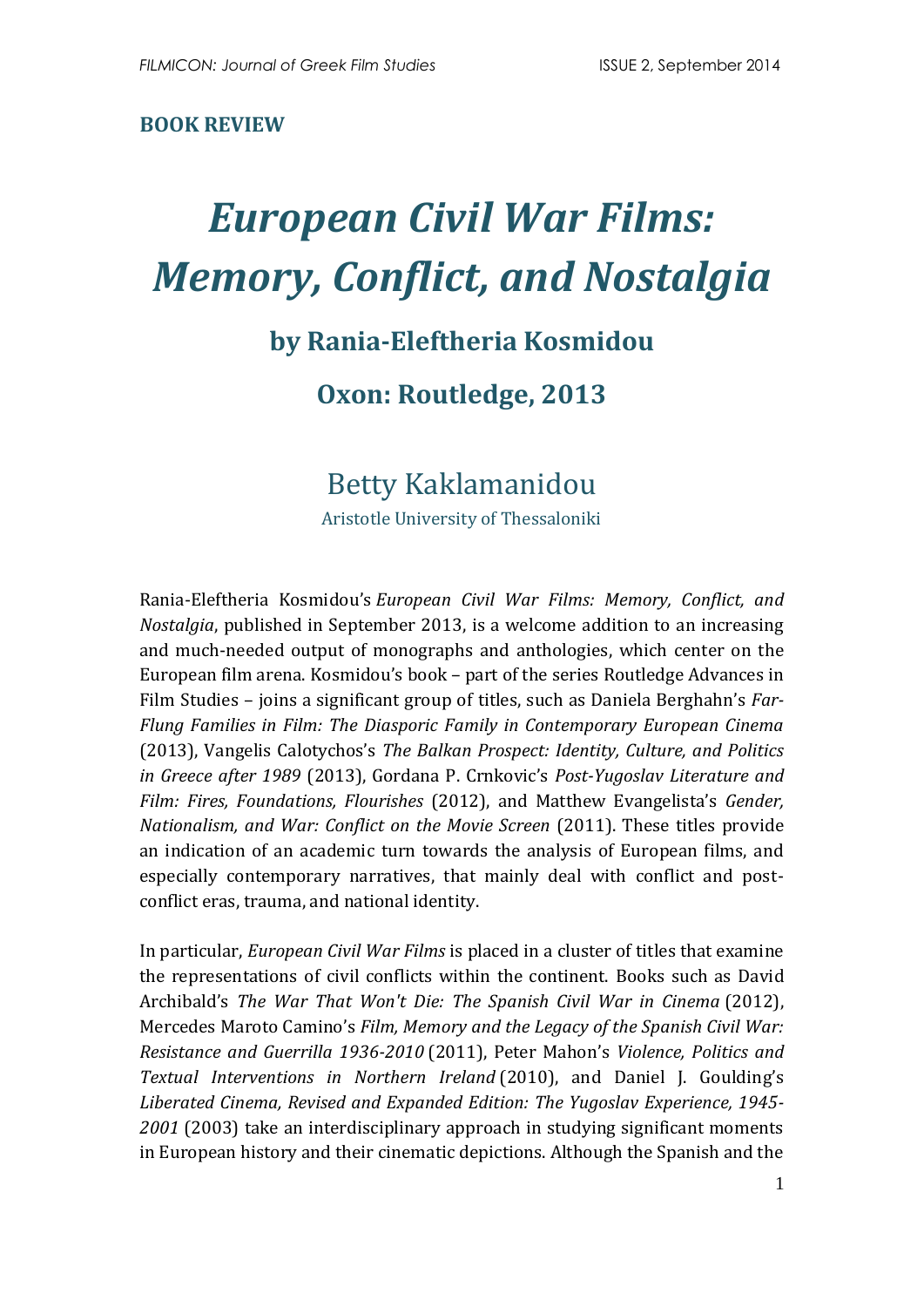Irish Civil Wars constitute the subject of many scholarly efforts, it seems that the Anglophone literature on the filmic representation of the Yugoslav wars and especially the Greek Civil War is still limited. Therefore, the publication of Kosmidou's study, which focuses on four civil conflicts (in Spain, Ireland, Former Yugoslavia and Greece), can be considered as a desirable addition to the existing literature.

Although it is not mentioned in the publication, a brief Ιnternet research shows that Kosmidou's book must be a re-working of her 2010 Ph.D. thesis, entitled **"**Conflict, remembering and forgetting Civil Wars and memories in post-1989 European cinema," submitted to the School of Languages, Literatures & Film, at the University College Dublin. As such, the monograph benefits from treating a non-exhausted subject (in this case, the contemporary cinematic representation of four, specifically chosen, European Civil Wars), a sound methodology and theoretical anchoring, and the approval of a distinguished academic committee. On the other hand, a small number of dissertation traits which are present in the book version, namely the "isolation" of the theory from the analysis, the introduction of each section at the end of the previous one, frequent repetitions, and a language that betrays its post-graduate origins, interrupt the flow of the arguments at times. However, these are minor oversights that accompany almost every Ph.D. thesis that found its way to a wide readership and do not diminish the value of the monograph.

*European Civil War Films: Memory, Conflict, and Nostalgia* consists of 153 pages, divided into seven chapters: Chapter 1 is a brief Introduction, 2 is a theoretical contextualization on memory and postmemory, Chapters 3, 4, 5, 6 examine specific film narratives in the context of the Spanish Civil War, the Irish Civil War, the Former Yugoslavian Civil War, and the Greek Civil War respectively, and Chapter 7 includes the author's concluding observations.

Given that the four-page Introduction is also the book's Chapter 1, and in essence presents the topic and the aforementioned outline, I consider Chapter 2, entitled "Collective and Cultural Memory and their Limitations: Postmemory and Cinematic Modes of Representation," as the first part of the monograph. In it, Kosmidou discusses the theoretical tools that assist the analysis of the films. The author theorizes the concepts of collective and cultural memory, and postmemory while also examining nostalgia, allegory, melodrama, the carnivalesque, and the gaze as "decisive modes of representation," which she applies to the film analysis in the ensuing chapters. The presentation of the above theoretical concepts is succinct and well-researched; yet, in less than fifteen pages, it is quite difficult to present an in-depth discussion of the various aspects of memory theory, not to mention the author's chosen "modes of representation."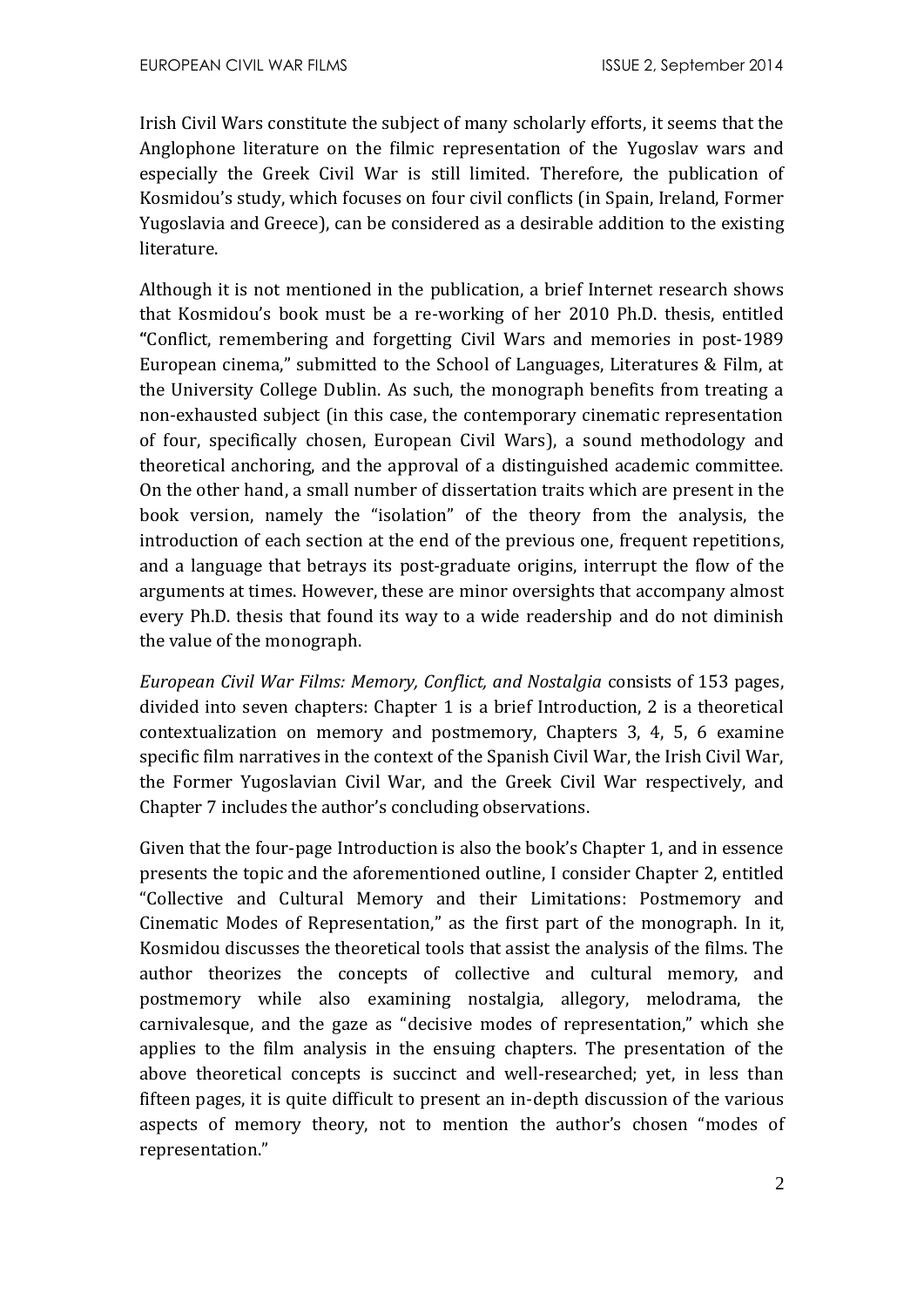Chapter 3 focuses on the Spanish Civil War through its representation in three films of the 1990s; two Spanish productions (*Belle Époque*, [Trueba, 1992] and *Butterfly's Tongue*, [Cuerda, 1995]), and the UK/Spanish/German/Italian coproduction *Land and Freedom* (Loach, 1995). Chapter 4 examines *Michael Collins*  (Jordan, 1996) and *The Wind that Shakes the Barley* (Loach, 2006) and the ways the narratives negotiate the Irish Civil War. Chapter 5 studies the Former Yugoslavian Civil War through its representation in *No Man's Land* ([Tanović](http://en.wikipedia.org/wiki/Danis_Tanovi%C4%87), 2001) and *Underground* [\(Kusturica,](http://en.wikipedia.org/wiki/Emir_Kusturica) 1995), while Chapter 6 concentrates on the Greek Civil War and *The Travelling Players* (Angelopoulos, 1975). Each of these four sections follow the same structure; after a brief introduction, the author presents the historical background of each conflict and provides the reader with information on the political and social reasons that led to the hostilities, and the resulting impact the Civil War had on the people of each country. The brief historical contextualization the author provides is necessary and instructive for the reader that may not be as acquainted with the details of the political history of Spain, Former Yugoslavia, Ireland or Greece during specific time periods. In addition, this historical background enriches the film analysis that ensues having shed light to both major and more obscure events, and key players.

The study of the films in each unit takes the form of brief sub-sections that examine the theoretical issues put forward in the introduction. The films that center on the Spanish Civil War in Chapter 3, *Belle Epoque*, *Butterfly's Tongue*, and *Land and Freedom* are examined through the main prisms of nostalgia, gender, postmemory, and the carnivalesque. Despite the shortness of the subchapters which by definition limit meticulous analysis, Kosmidou's cinematic examples are to the point and reveal sound use of methodology and theory. The concluding remarks underline the three filmmakers' common stance regarding the Spanish Civil War and link the represented events to the sociopolitical situation in Spain during the production of these narratives. In this way, the author demonstrates how the past impacts the present and how even period films can "use" historical events to comment on the present.

Similarly, in Chapter 4, Kosmidou argues that although *Michael Collins* and *The Wind that Shakes the Barley* treat aspects of the Irish Civil War in the 1920s, they can ultimately be viewed as commentary on contemporary issues in Irish political life. The author also discusses the vehement reaction these two films received during their release in separate sub-chapters. In doing so, Kosmidou highlights the power of the medium and the effect cinematic narratives may have in the socio-cultural life of a specific country/region.

*Underground* and *No Man's Land* are the focus of Chapter 5. The author uses one film set in the past, and another set in the present, to examine how the Former Yugoslavian Civil War is negotiated. Kosmidou examines distinct aspects of each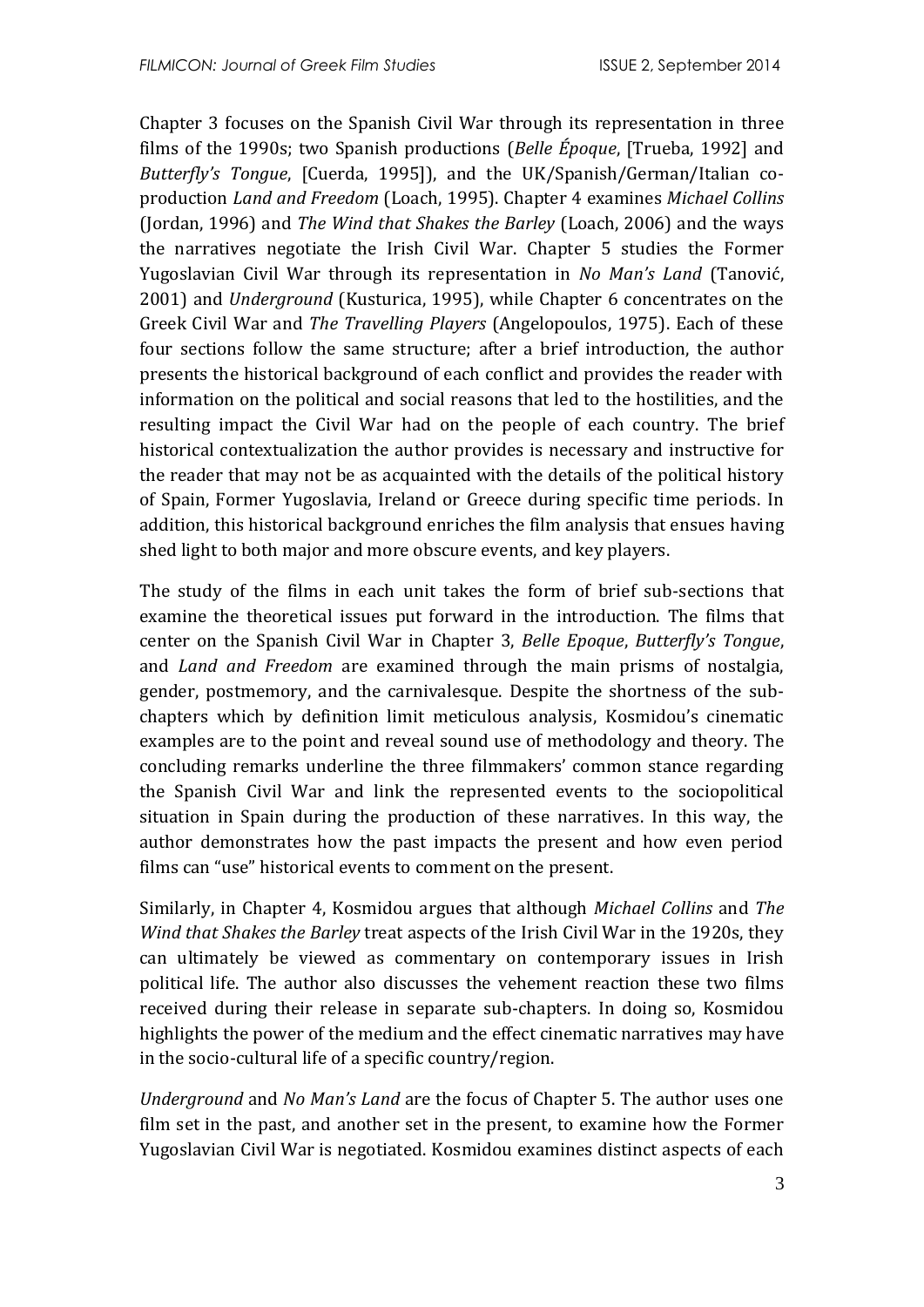film (i.e. the carnivalesque in *Underground* and the way the media is portrayed in *No Man's Land*) and concludes that both films are allegories that comment on "the absurdity of this Civil War."

Finally, Chapter 6 is devoted to the Greek Civil War. The well-researched and concise historical background the author provides sheds some light on a conflict that is largely considered "a forgotten war" by foreigners. Kosmidou follows this socio-political context with a careful examination of Theo Angelopoulos's *The Travelling Players*, a film which constantly figures in lists with the best Greek films in the country's history. The author concludes that the film represents "a loss of hope for the future and disillusionment with the potential of the Communist ideal" (p. 145). Kosmidou offers further insight into Angelopoulos's cinematic ideology as she argues that despite the Brechtian techniques the filmmaker interweaves in his *mise-en-scène*, he ultimately imbues *The Travelling Players* with his personal melancholy that derives from disenchantment. The author argues that unlike Brecht and his perception of history as a progressive process, Angelopoulos favours the cyclical model of history and is a pessimist regarding potential change for a better social future.

The monograph undoubtedly covers a lacuna in contemporary literature. Kosmidou's focus on civil conflicts and their cinematic representation enters the long discussion of the relationship between history/politics and film and thus contributes to an on-going and significant scholarly dialogue.

Nevertheless, a small number of omissions could have been avoided. First, the author offers no concrete criteria upon which the corpus of films was selected. If one pays attention to the author's Ph.D. title which states that the analysis focuses on films "in post-1989 European cinema," one criterion is the narratives' release date. However, this is nowhere articulated in the book. For instance, Kosmidou claims that she chose *Belle Epoque* and *Butterfly's Tongue* because they share both similarities and differences but this is quite a weak argument, especially when there is a significant number of films focused on the Spanish Civil War, such as *The Girl of Your Dreams* (Fernando Trueba, 1998) and *Soldiers of Salamina* (David Trueba [2003\)](http://www.imdb.com/year/2003/?ref_=tt_ov_inf), to name just two critically acclaimed and multi-awarded films of the same era. Nor does the author mention that the films she analyzes belong to a quite impressive group that negotiate civil conflicts, with the exception of Chapter 6, where she does place *Underground* and *No Man's Land* in a cluster of similar themed narratives. Finally, while Chapter 3 examines three films and Chapters 4 and 5 focus on two productions, all post-1989 releases, Chapter 6 focuses on a single Greek production released in 1975. Kosmidou offers no explanation regarding this asymmetry. Although it is true that the Greek Civil War had stopped being a popular cinematic subject since the late 1980s, recent titles, such as *I Skoni pou peftei*/*Dust* (Psarras, 2004) and *Psyhi*